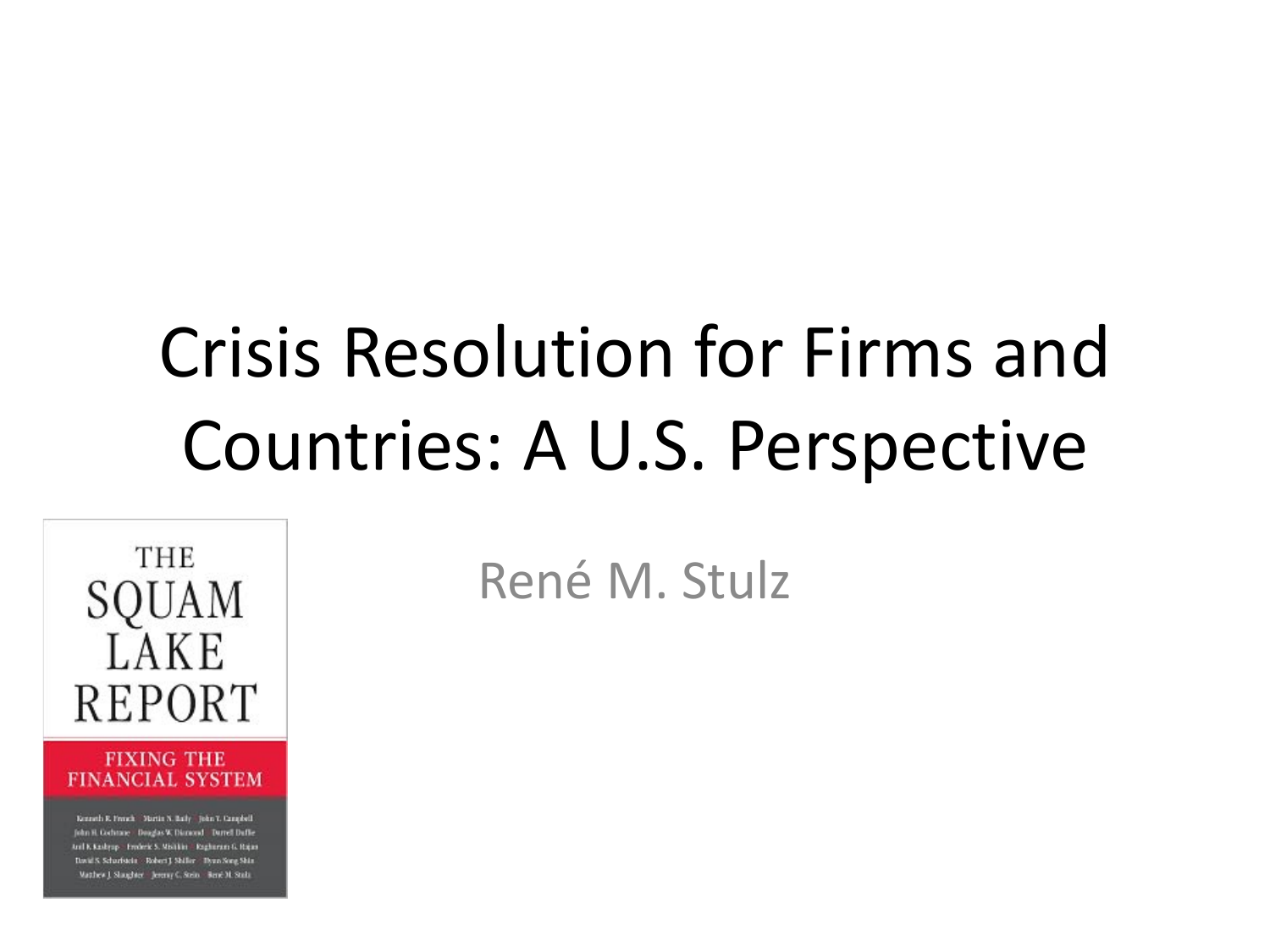### Roadmap

- The U.S. experience on resolution at the financial institution level
- Implications for Europe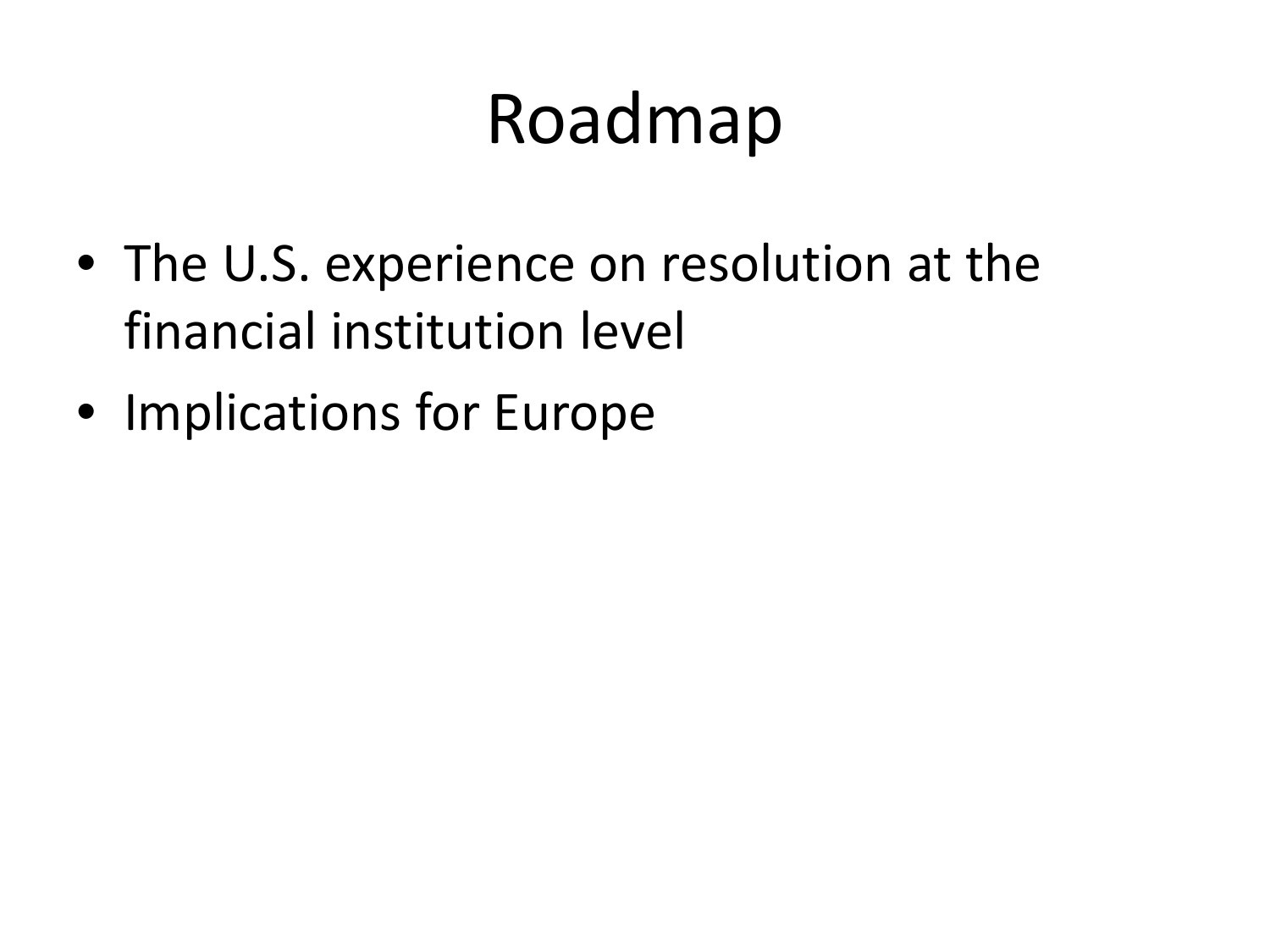#### **Banks: Market Cap** Market Value as of January 20th 2009, \$Bn Market Value as of Q2 2007, \$Bn **BNP RBS UBS** Paribas Unicredit Societe **Bardays** 120 **Deutsche** 116 Credit Generale 108 Bank Morgan Agricole 93 **Stanley**  $80$ 76 75  $4.6$  $10.3$  $7.4$  $32.5$ 26 17 26 35 **Citigroup HSBC** 255 215 JP Morgan 165 Sant ander **Goldman Sachs** 116 **Credit Suisse** 100  $\overline{19}$ 85  $\overline{q}$ 35 64 **J.P.Morgan**

While JPMorgan considers this information to be reliable, we cannot guarantee its accuracy or completeness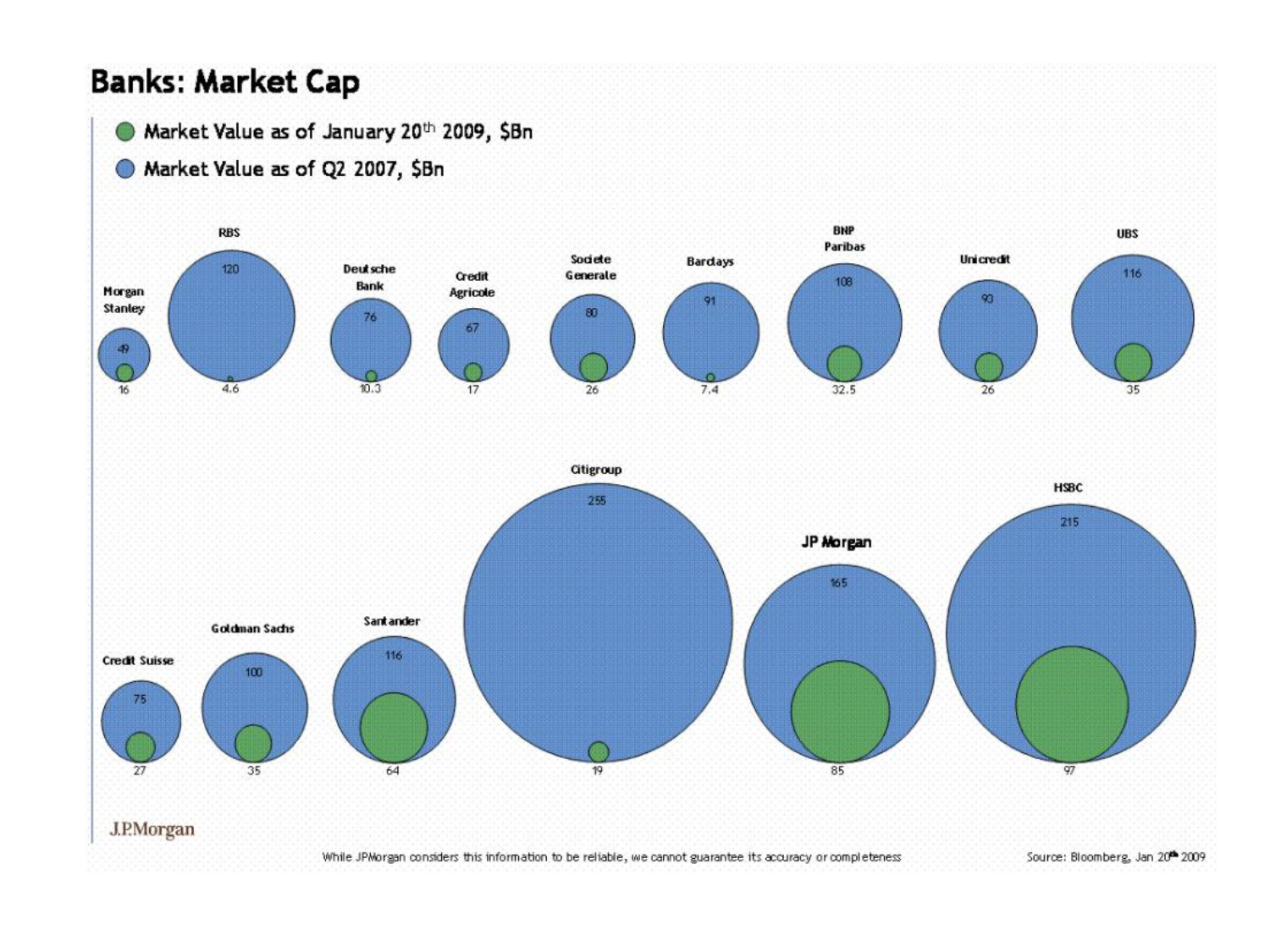

Purchased by JPM + Bailout



Seized by FDIC Nationalized





Bankruptcy of holding company; sale to JPM

Bankruptcy Purchased by BoA



Sale to Wells Fargo

Bailout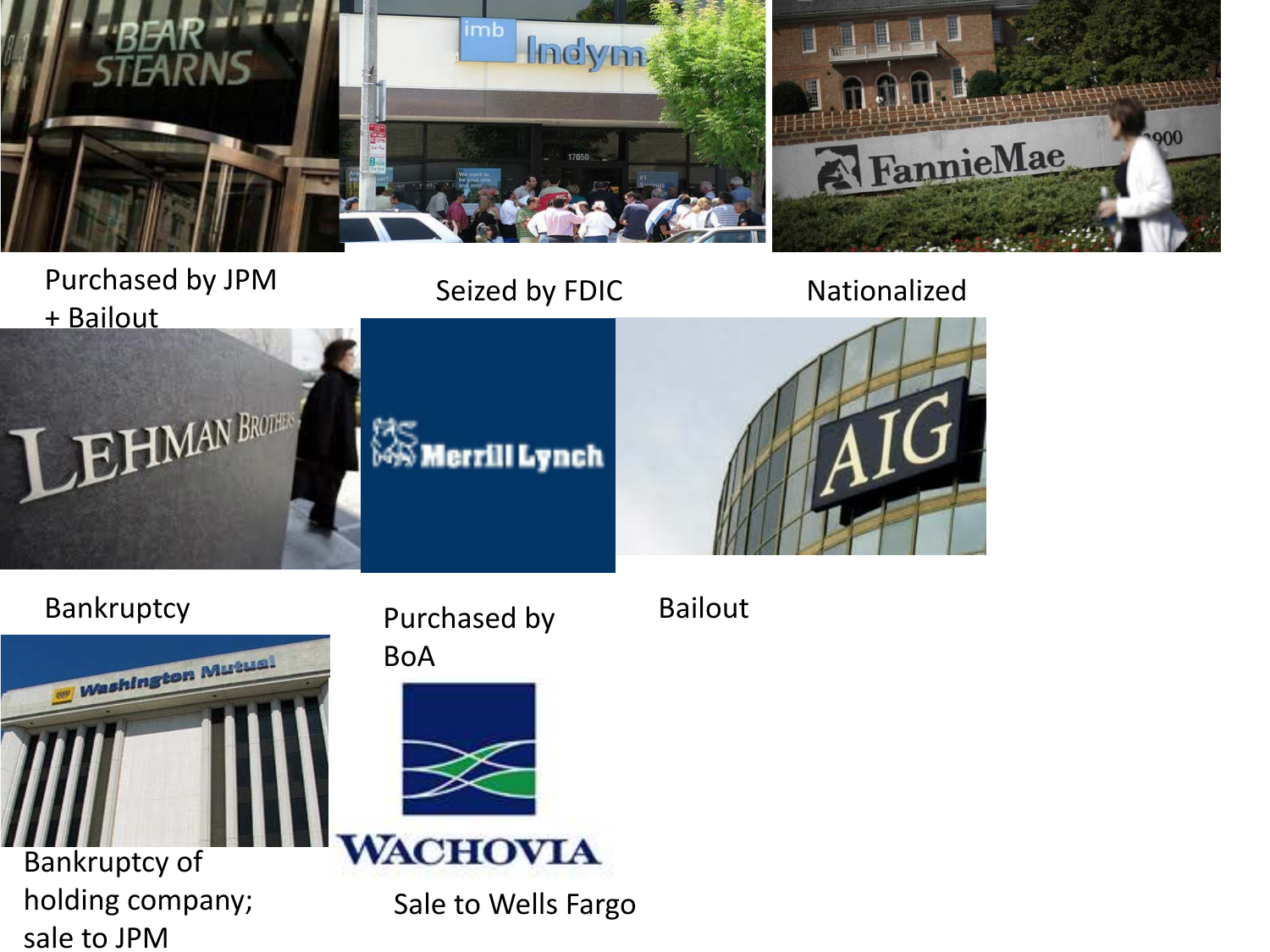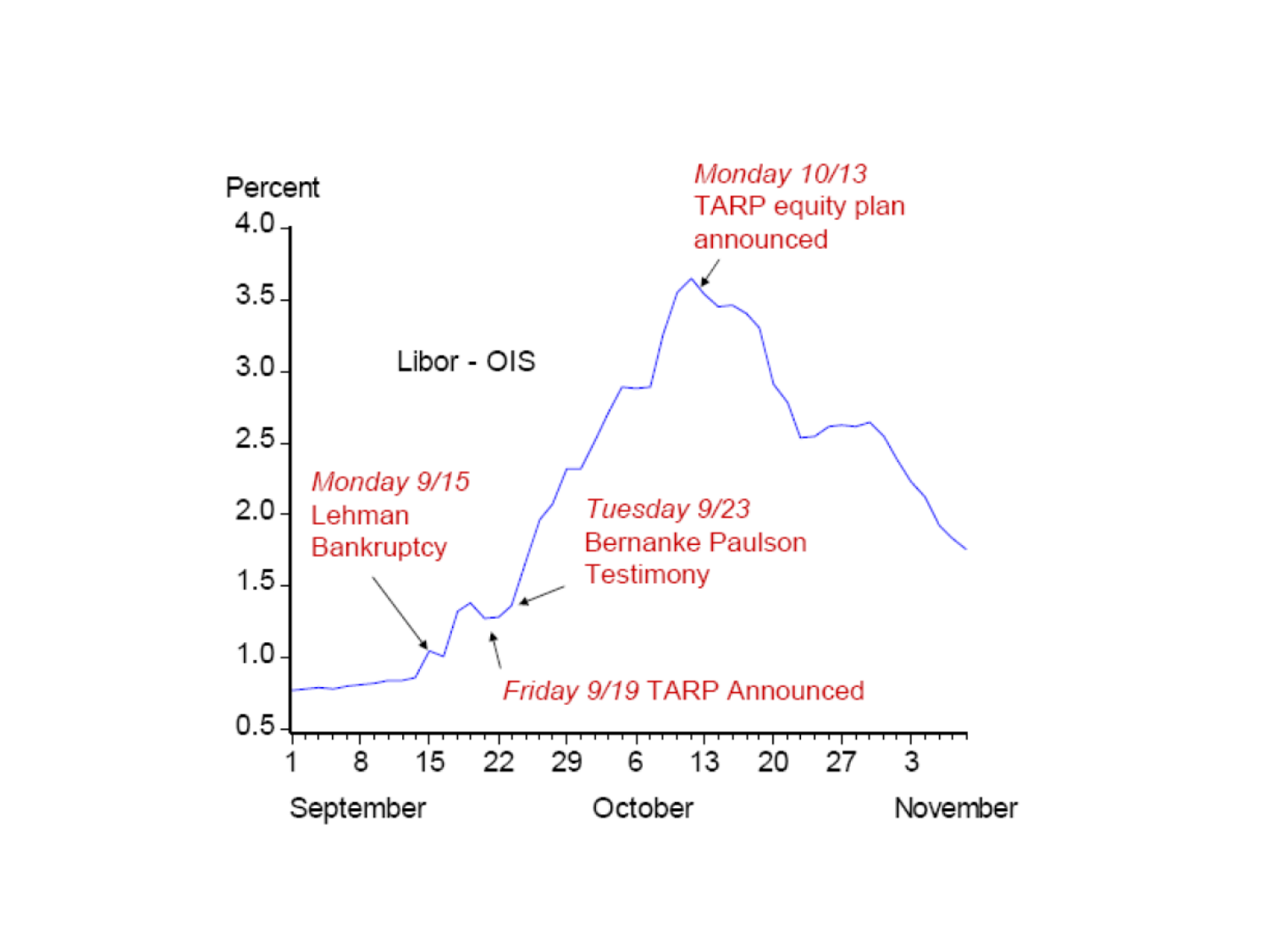

On Munder:

Late Edition

Today, money sames, attaroom,<br>fronton, han N. Yonigh, manny<br>class packy ag, low El. Bonorme,<br>money surity and count, had-of-Wooder map appears on Page DR.

\$1.50

VOL. CLVIII... No. 54,417 **States To Rey York Town** 

NEW YORK, THURSDAY, SEPTEMBER 18, 2006

On Torontay,

NEW PHASE IN FINANCE CRISIS

**AS INVESTORS RUN TO SAFETY** 

**Co Wednesday** 

McCain Seen as Less Likely To Bring Change, Poll Finds

Margin in Race About Same as Before Conventions

#### By BORDY TUNER and MACH NACHORNEY



amumil the world have long swhed to the deceives of the ad Saxon Suprame Court about a linear dimensy

door. You are maining us the door bocause everyone a rushing so-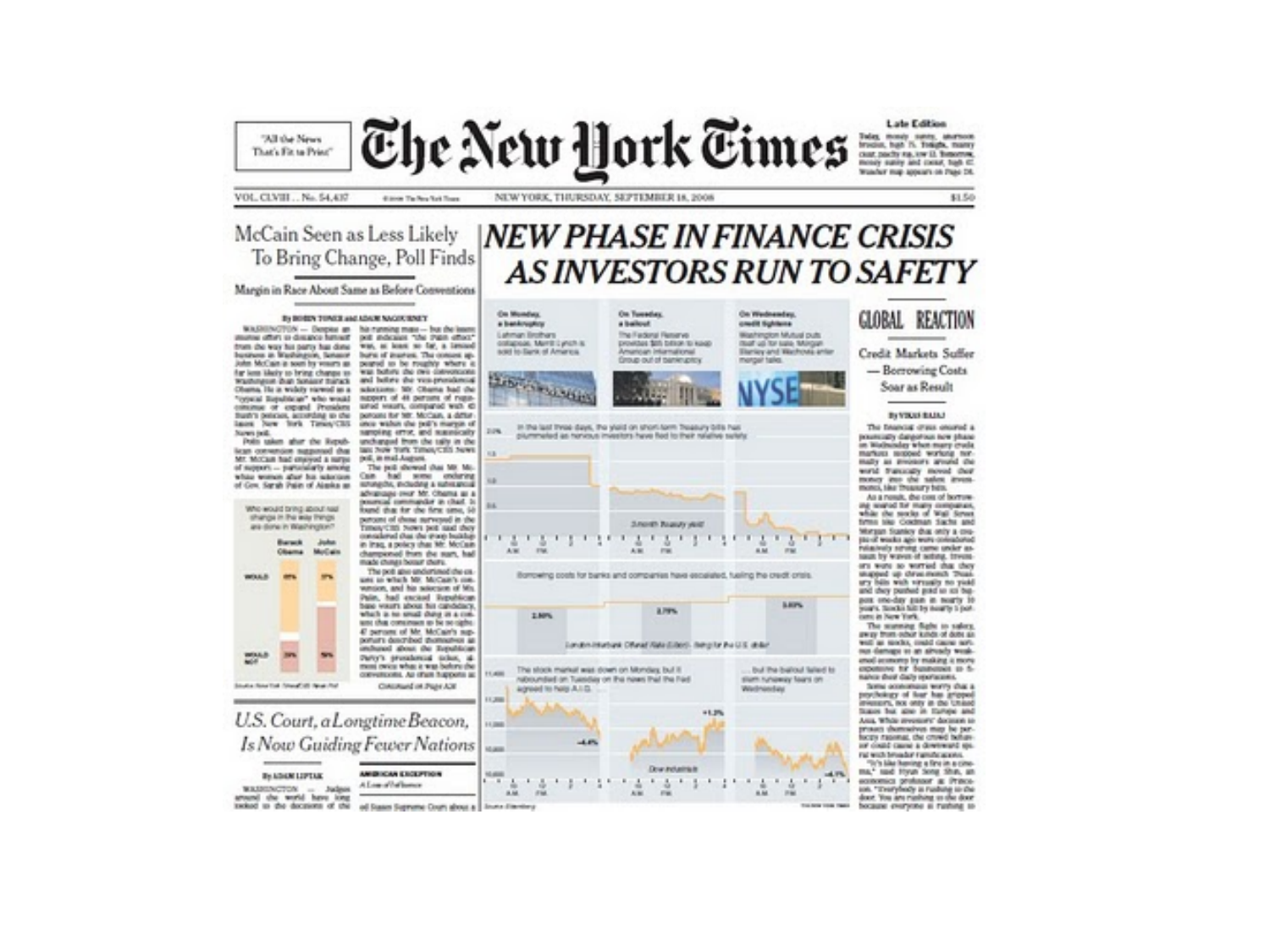#### The Post-Lehman Debacle

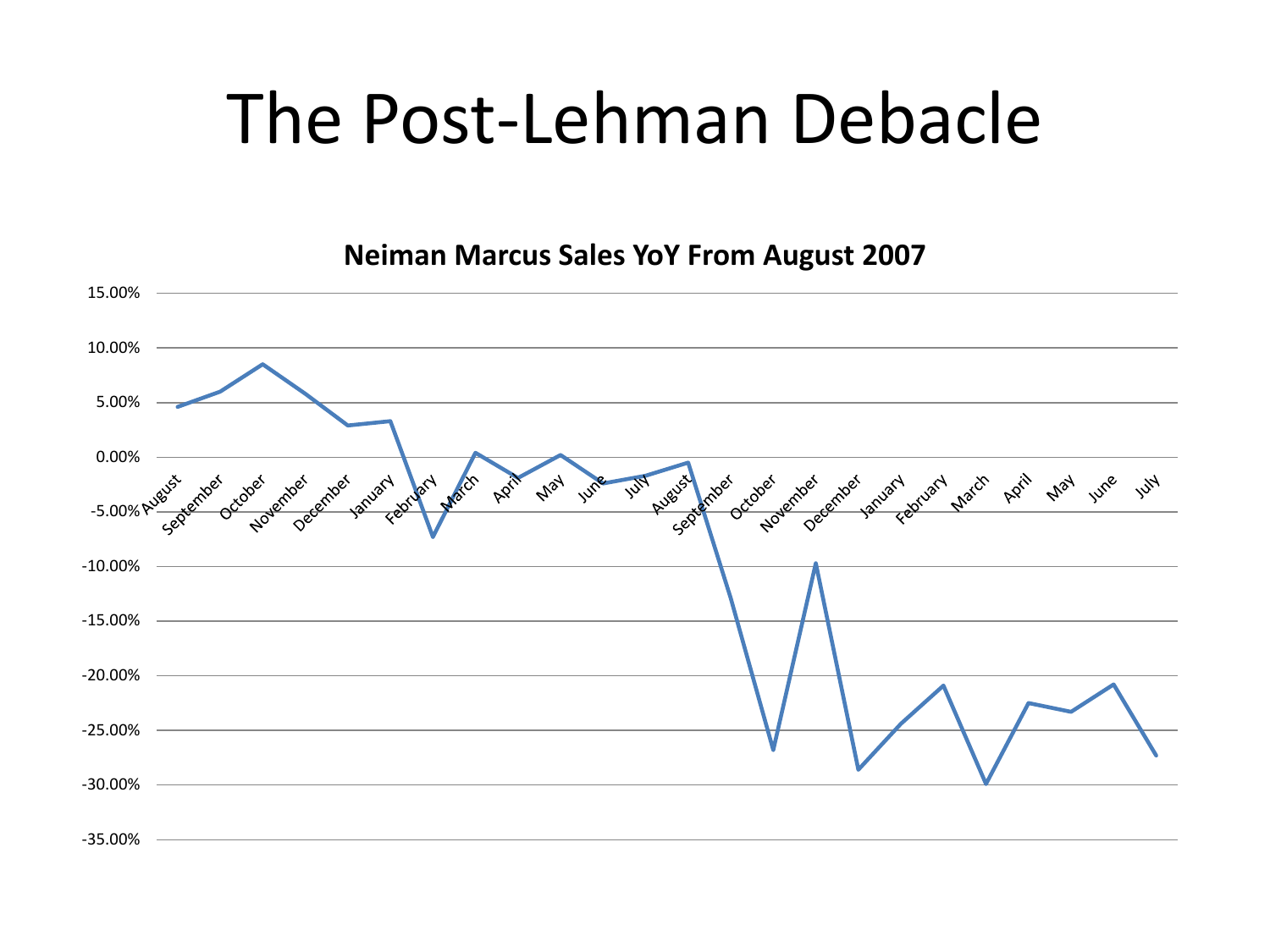# Why the post-Lehman Debacle?

- Unexpected lack of federal support to an institution more systemic than Bear Stearns?
- Lack of preparation at Lehman?
- Money market fund losses?
- No resolution mechanism?
- Lack of transparency on exposures?
- Fire sales and contagion?
- CDS?
- Other?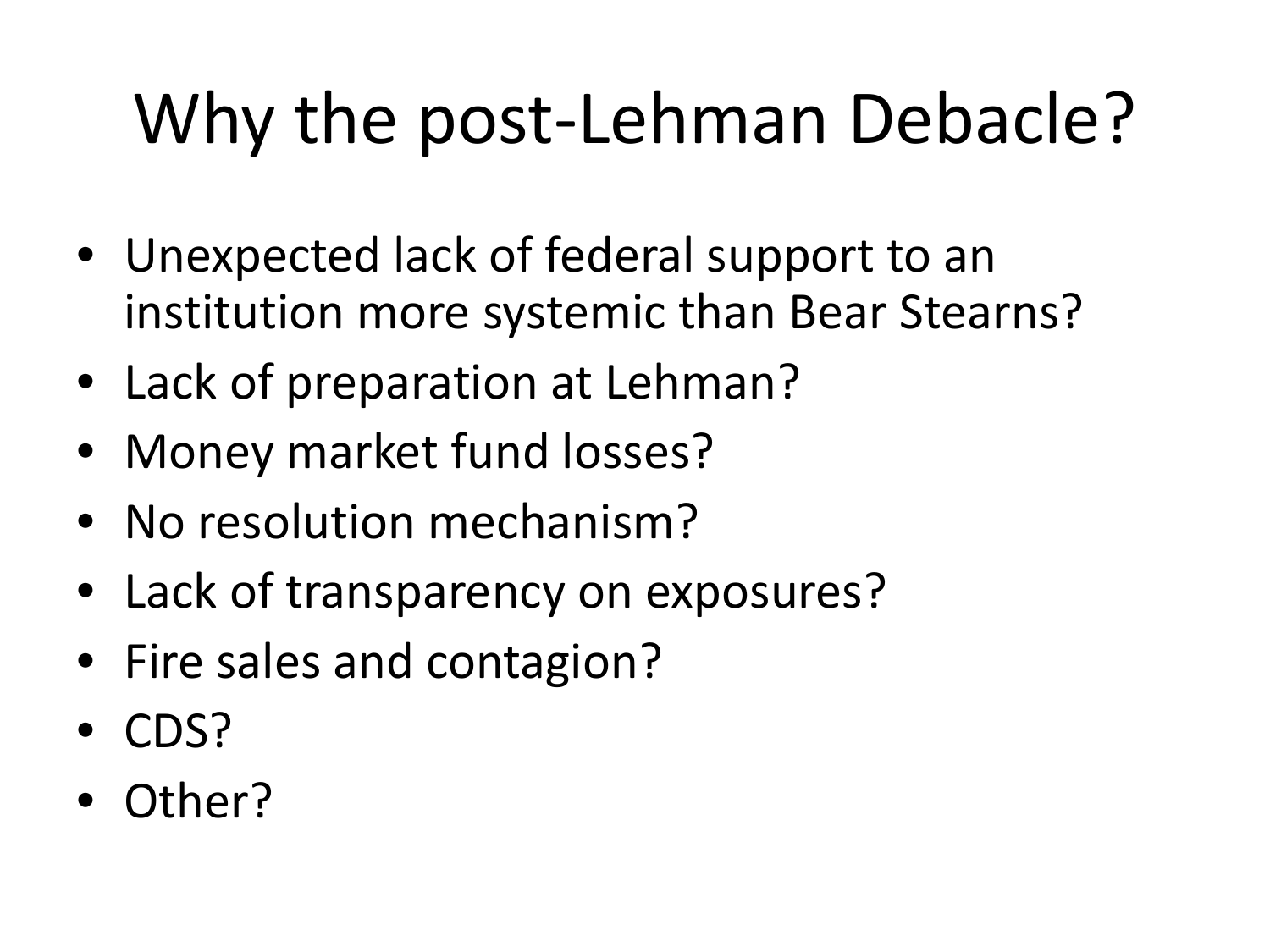## Dodd-Frank

• Resolution mechanism run by FDIC similar to the one run for depository banks

– Gives huge discretion to the regulators

- Increases transparency in exposures through the use of clearing mechanisms and data warehouses – Danger to financial innovation
- Makes it more difficult to support systemic institutions with taxpayer money

– What if there is no other solution?

• Still need for living wills (one of the Squam Lake recommendations)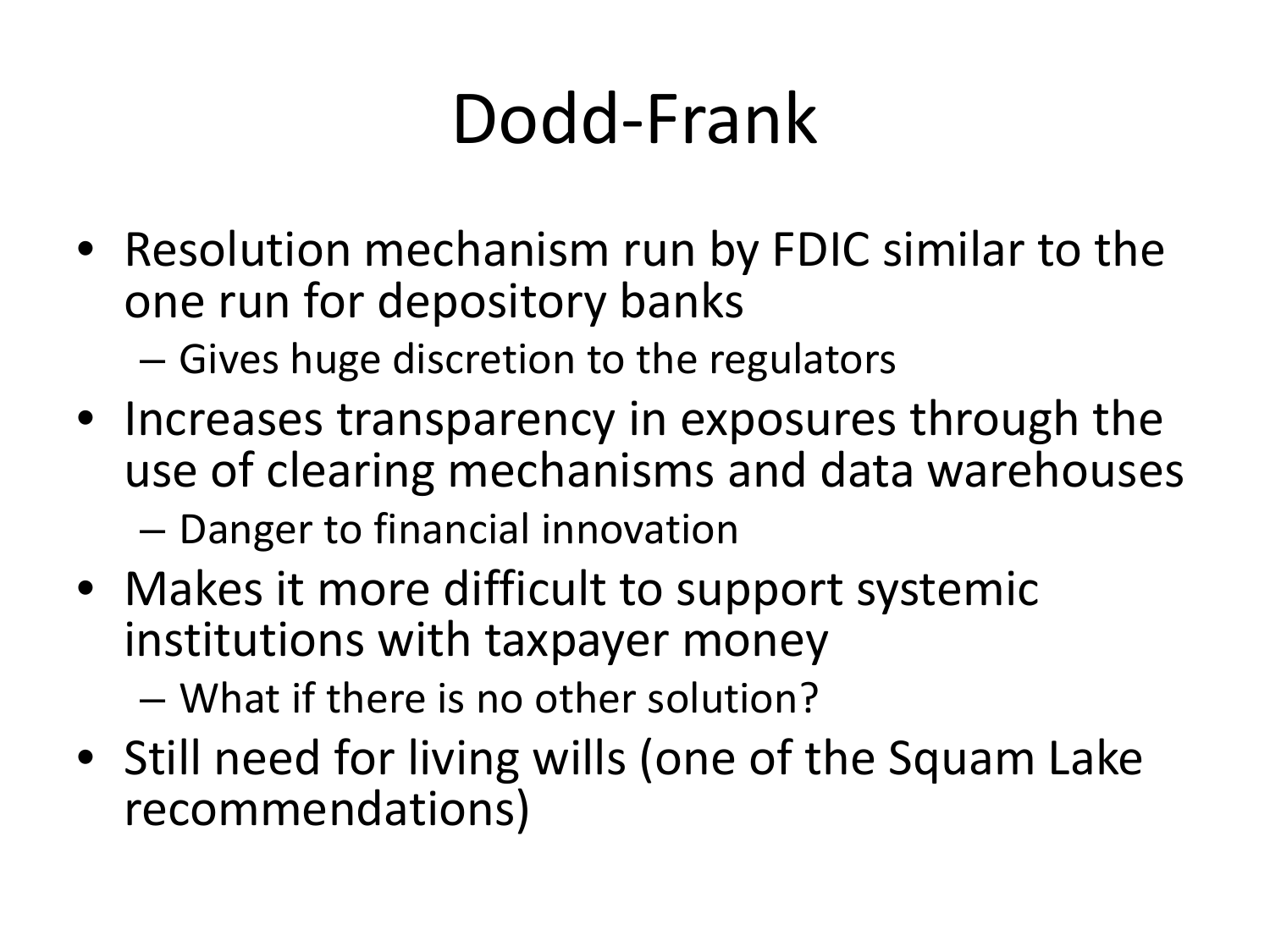## Turning to Europe

- Direct exposures are not life-threatening for banks
- The problem is that a restructuring with material losses changes expectations about bailouts.
- In this sense, such a restructuring could be a Lehman moment.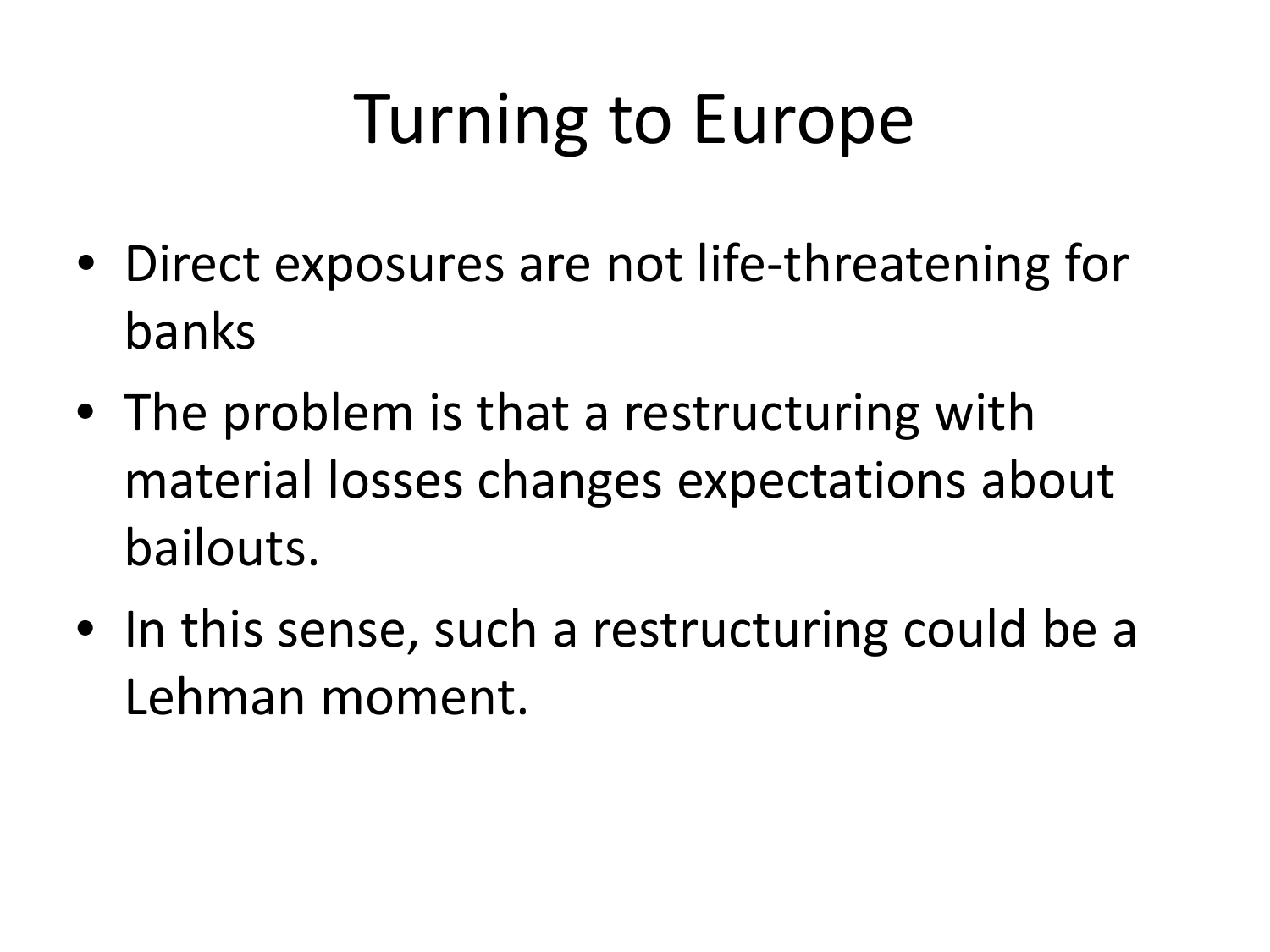#### Turning to Europe: Direct Exposures are not Scary

- According to Deutsche Bank, 7 banks have sovereign risk exposure amounting to more than 15% of total bank value:
	- Société Générale (15.7%)
	- Commerzbank (41.7%)
	- Dexia (83.9%)
	- Bank of Ireland, Alpha Bank, EFG Eurobank, National Bank of Greece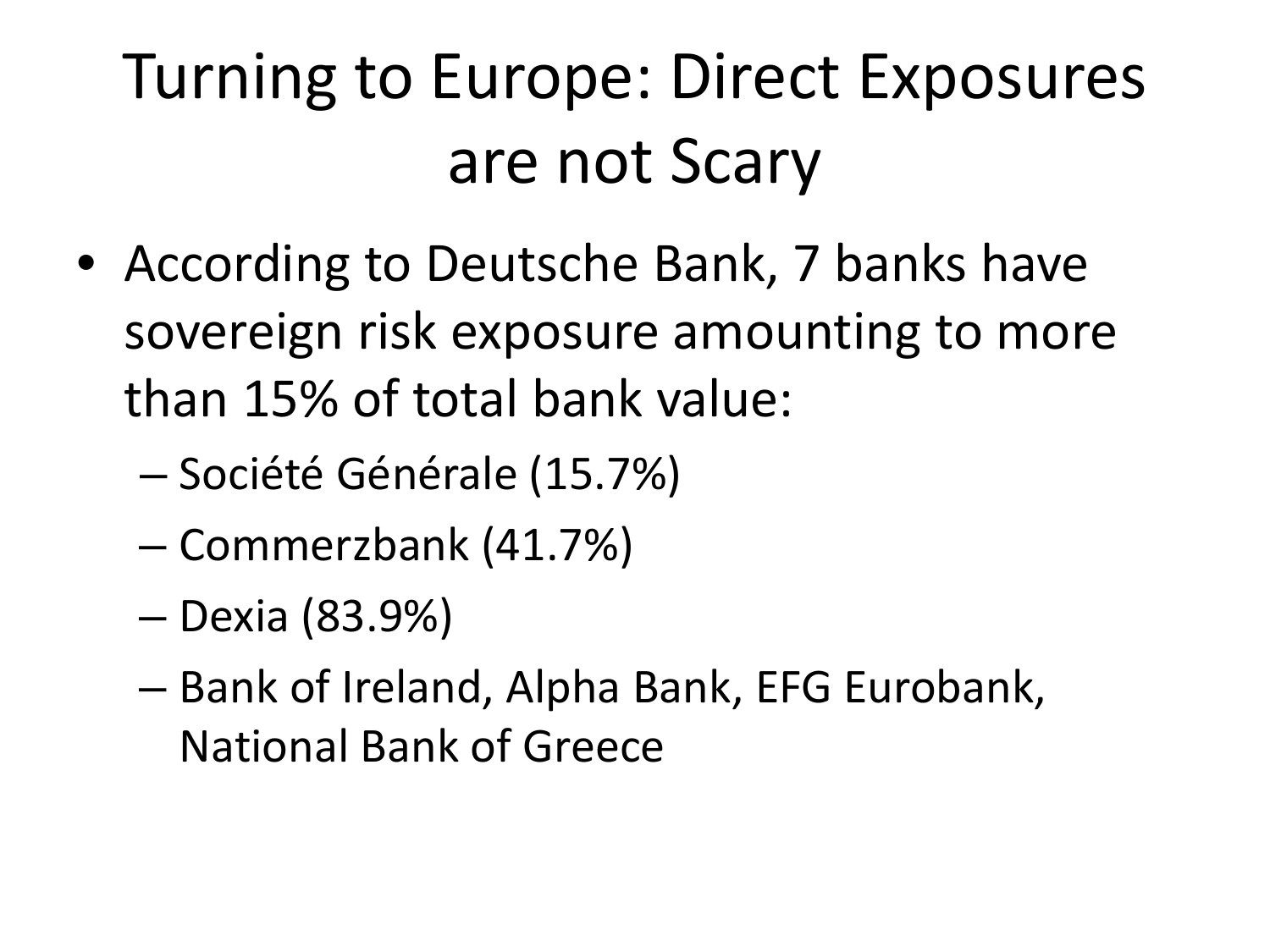## So, what is the problem?

- Back to the Lehman situation: A default leads to a reassessment of the likelihood of a bailout.
- However, it does so for a much more unstable system.
- De Grauwe's analysis and others: An attack on a country's bonds leads to insolvency for a solvent country.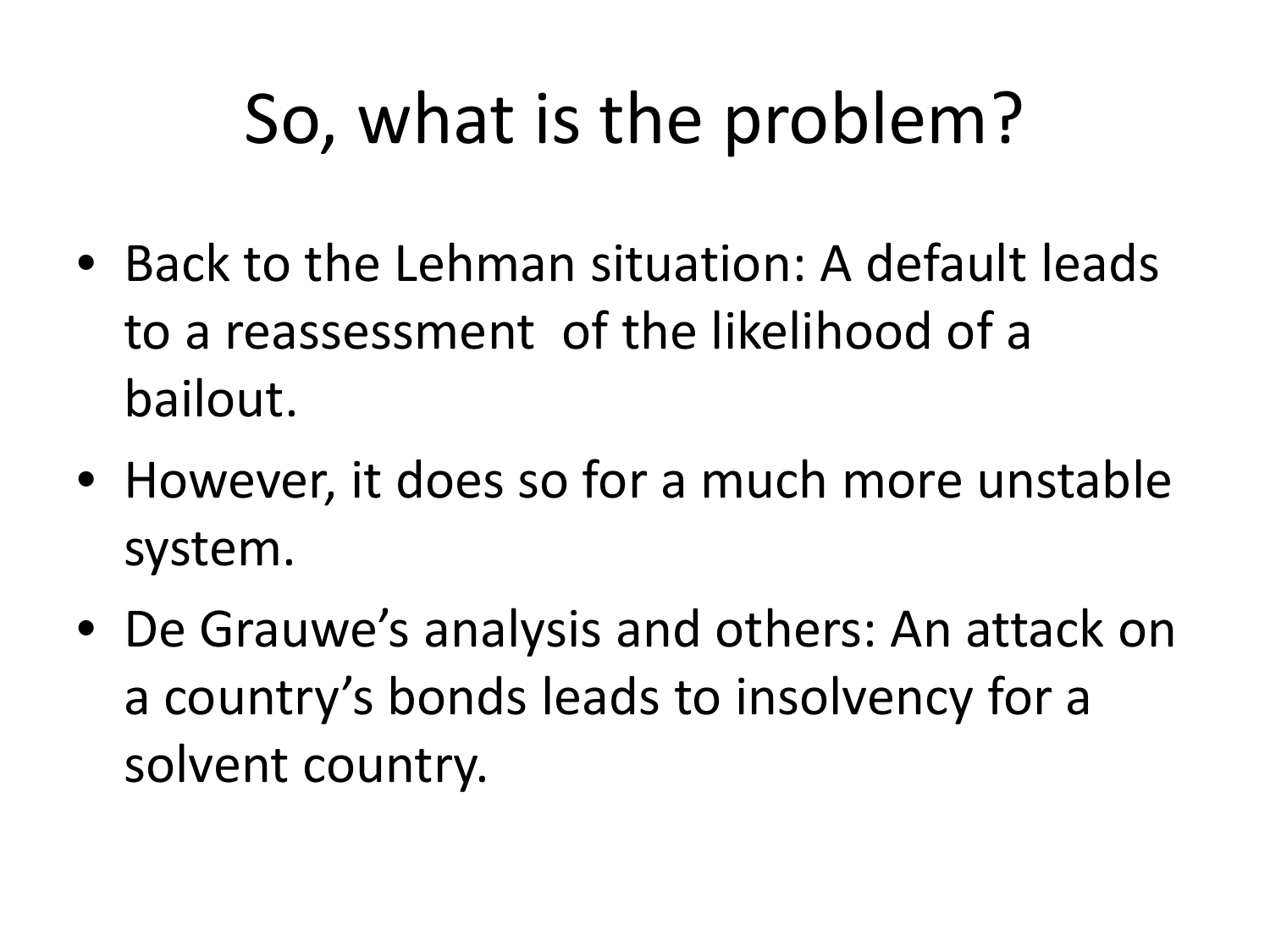# Did Europe Learn from Lehman?

- Too little; too slowly.
- Reuters, Aug. 12, 2011: "Four years to the week since global financial markets totally seized up, European bank funding is again in short supply."
- Two largest banks in Germany need to roll over 17% of GDP this year and next; two largest banks in U.S. only 1.6%.
- The problem: How to limit reliance on short-term finance without hurting growth.